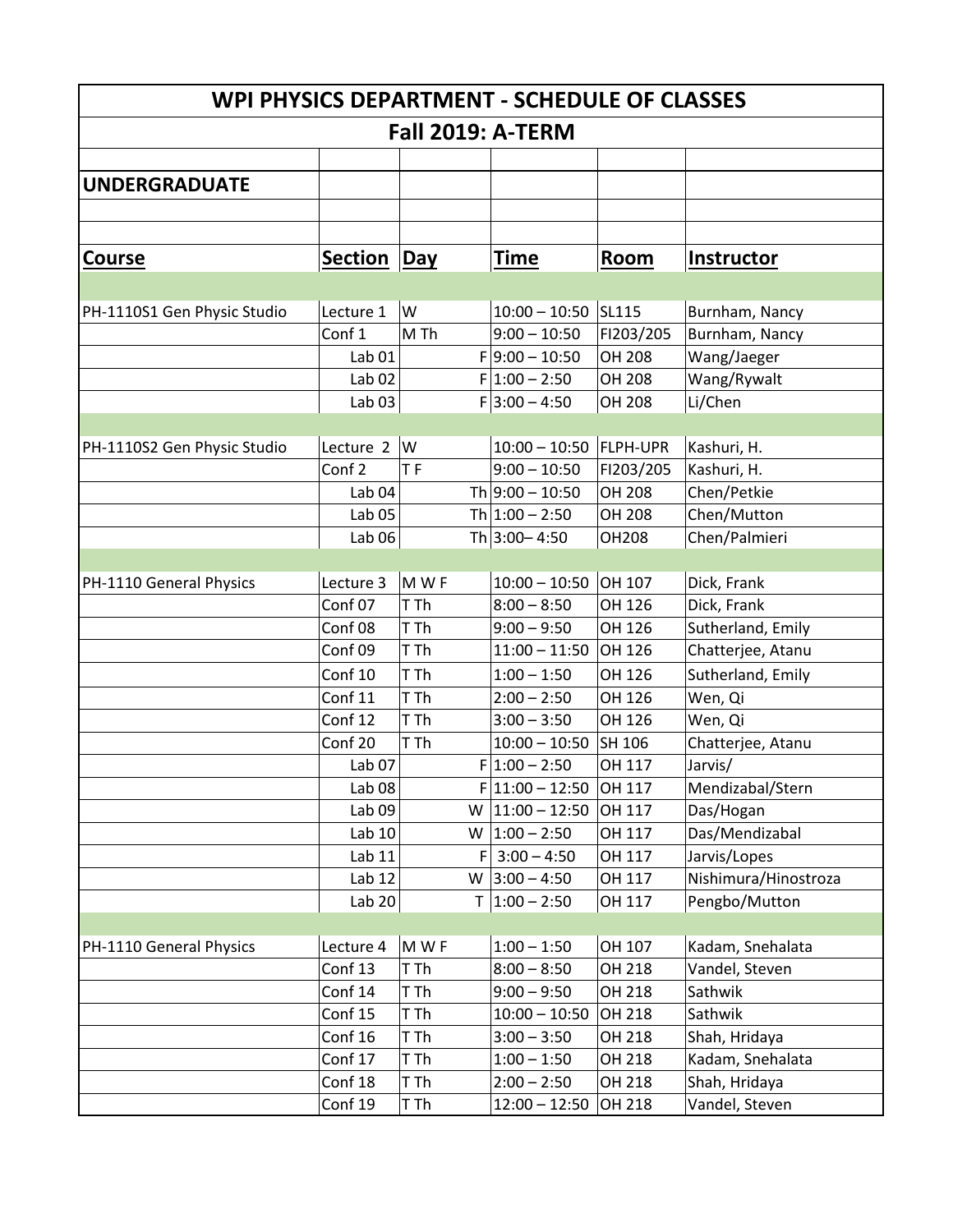| <b>Course</b>             | <b>Section</b>   | Day        | <b>Time</b>                 | <b>Room</b>   | <b>Instructor</b> |  |  |  |
|---------------------------|------------------|------------|-----------------------------|---------------|-------------------|--|--|--|
|                           | Lab 13           | Τ          | $9:00 - 10:50$              | OH 117        | Das/              |  |  |  |
|                           | Lab 14           | Th         | $11:00 - 12:50$             | OH 117        | Young/Hogan       |  |  |  |
|                           | Lab 15           | T          | $11:00 - 12:50$             | OH 117        | Hogan/Shukla      |  |  |  |
|                           | Lab 16           | F          | $9:00 - 10:50$              | OH 117        | Li/Stern          |  |  |  |
|                           | Lab 17           | Th         | $2:00 - 3:50$               | OH 117        | Jarvis/Ramram     |  |  |  |
|                           | Lab 18           | T          | $3:00 - 4:50$               | OH 117        | Pal/Nishimura     |  |  |  |
|                           | Lab 19           | Th         | $9:00 - 10:50$              | OH 117        | Jarvis/           |  |  |  |
|                           |                  |            |                             |               |                   |  |  |  |
| PH-1111 Princ. Mech.      | Lecture 1        |            | $M$ T W TH F $9:00 - 10:50$ | OH 107        | Titova, Lyubov    |  |  |  |
|                           | Lab 1            | F          | $10:00 - 11:50$             | OH 211        | Petkie/           |  |  |  |
|                           | Lab <sub>2</sub> | W          | $10:00 - 11:50$             | OH 211        | Li/Young          |  |  |  |
|                           | Lab <sub>3</sub> | Th         | $3:00 - 4:50$               | OH 211        | Pal/Nishimura     |  |  |  |
|                           | Lab 4            | W          | $3:00 - 4:50$               | OH 211        | Wang/Lopes        |  |  |  |
|                           | Lab <sub>5</sub> | T          | $3:00 - 4:50$               | OH 211        | Das/Cano          |  |  |  |
|                           |                  |            |                             |               |                   |  |  |  |
| PH-1111 Princ. Mech.      | Lecture 2        | MTWTHF     | $4:00 - 4:50$               | SL 115        | Stroe, Izabela    |  |  |  |
|                           | Lab <sub>6</sub> | T          | $10:00 - 11:50$             | OH 211        | Li/Young          |  |  |  |
|                           | Lab <sub>7</sub> | T          | $1:00 - 2:50$               | OH 211        | Pal/Nishimura     |  |  |  |
|                           | Lab <sub>8</sub> | W          | $1:00 - 2:50$               | OH 211        | Chen/Marquez      |  |  |  |
|                           | Lab <sub>9</sub> | Th         | $1:00 - 2:50$               | OH 211        | Pal/Shukla        |  |  |  |
|                           | Lab 10           | Th         | $10:00 - 11:50$             | OH 211        | Truong/Rywalt     |  |  |  |
|                           |                  |            |                             |               |                   |  |  |  |
| PH-1130 Modern Physics.   | Lecture 1        | MWF        | $11:00 - 11:50$             | <b>AK 219</b> | Quimby, Richard   |  |  |  |
|                           | Conf 1           | T Th       | $11:00 - 11:50$             | AK 219        | Wu, Kun-Ta        |  |  |  |
|                           | Conf 2           | T Th       | $11:00 - 11:50$             | AK 219        | Wu, Kun-Ta        |  |  |  |
|                           | Conf 3           | T Th       | $11:00 - 11:50$             | AK 219        | Wu, Kun-Ta        |  |  |  |
|                           | Conf 4           | T Th       | $11:00 - 11:50$             | AK 219        | Wu, Kun-Ta        |  |  |  |
|                           | Lab 1            |            | $W$ 1:00 - 2:50             | OH 114        | Bate/Truong       |  |  |  |
|                           | Lab <sub>2</sub> |            | $W$ 3:00 - 4:50             | OH 114        | Truong/Bate       |  |  |  |
|                           | Lab <sub>3</sub> |            | Th $1:00 - 2:50$            | OH 114        | Truong/Bate       |  |  |  |
|                           | Lab 4            |            | Th $3:00 - 4:50$            | OH 114        | Bate/             |  |  |  |
|                           |                  |            |                             |               |                   |  |  |  |
| PH-2201 Int. Mech. I      | Lecture          | $M$ T Th F | $11:00 - 11:50$ OH 107      |               | Aravind, P.K.     |  |  |  |
|                           |                  |            |                             |               |                   |  |  |  |
| PH-2301 Electromag Fields | Lecture          | $M$ T Th F | $9:00 - 9:50$               | <b>FL 320</b> | Medich, David     |  |  |  |